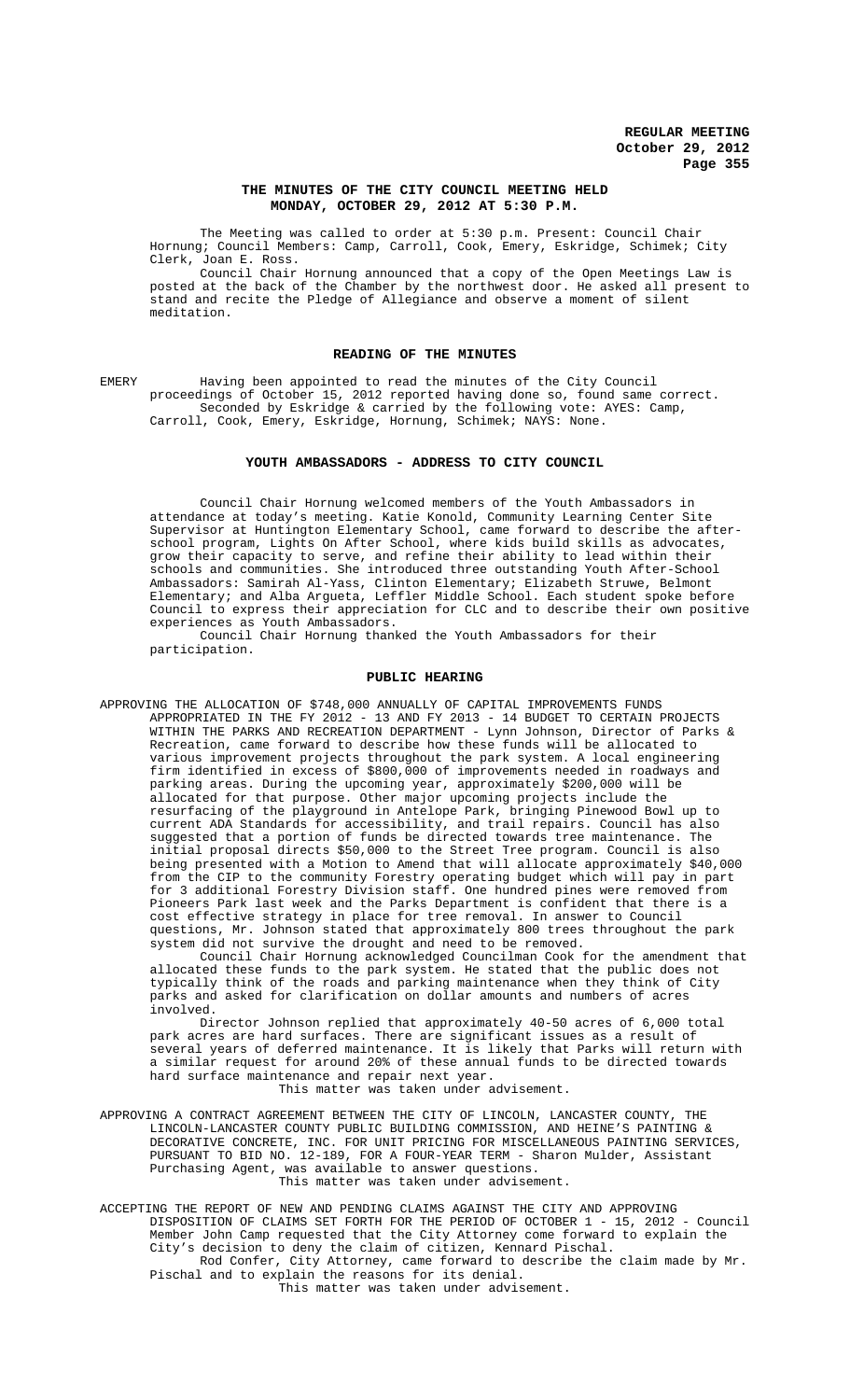APPLICATION OF JOHN S. GOULD AND W. DONALD GOULD TO USE THE PUBLIC RIGHT-OF-WAY AT 301 NORTH 8TH STREET FOR DOCK AND OUTDOOR SEATING - Buff Baker, City Engineering, came forward to state that the applicant is seeking to extend their eating area with the addition of a dock which would line up with the existing docks of adjacent businesses. Public Works has no objections to this application. In answer to Council questions, Mr. Baker replied that there would be ample space for foot traffic.

Nate Buss, Olsson Associates, was also on hand to answer questions. This matter was taken under advisement.

MISC. 12008 - DECLARING THE 1ST & CORNHUSKER HIGHWAY REDEVELOPMENT AREA AS BLIGHTED AND SUBSTANDARD IN AN ESTIMATED 78 ACRES GENERALLY BOUNDED BY CORNHUSKER HIGHWAY, NORTH 4TH STREET, ADAMS STREET AND NORTH 1ST STREET - David Landis, Director of Urban Development, came forward to state that this area met the conditions to qualify as blighted and substandard. The owner of the land does not have an immediate development strategy in mind; if this is approved, Council will see a redevelopment plan appropriate to the area in the near future. owner has notified the residents of the two mobile home parks involved. In the event there is a TIF based redevelopment agreement, that will obligate the owner to pay relocation fees for the existing tenants. In answer to Council questions, Mr. Landis stated that there is no way to force the owners to make investments in this property, but the fact that they are looking at alternative land uses says that they are considering the future of this area. If public funds are involved, that could provide the best possible situation for current tenants since a formal relocation plan would be required; if there is redevelopment without public money, the relocation obligation would not exist.

Tom Huston, 233 South  $13^{\text{th}}$  St., Ste. 1900, came forward on behalf of Countryside Mobile Home Parks, LLLP, and Lincoln Mobile Home Parks LLLP, the owners of the property. This is the first step of many to reposition the property for higher and better use. The owners have been in communication with all of the tenants. More than 60% of the homes are owned by the property owners, which creates a different relocation analysis; part of the plan may also include relocation of tenants to their mobile home park immediately to the west of this property. Any improvement to this area is desirable due to its proximity to the Northwest Corridor Redevelopment area.

Council Member Carroll addressed some concerns by stating that there are very specific regulations regarding relocation of displaced tenants. Mobile Home parks are also issued permits by the City and would therefore be required to maintain the area until a final decision is made about changing the position of the property.

This matter was taken under advisement.

## **COUNCIL ACTION**

#### **REPORTS OF CITY OFFICERS**

ASSESSMENT RESOLUTION FOR DOWNTOWN BUSINESS IMPROVEMENT DISTRICT FOR BOARD OF EQUALIZATION TO BE HELD MONDAY, NOVEMBER 5, 2012, AT 3:00 P.M. - CLERK read the following resolution, introduced by Jonathan Cook, who moved its adoption: A-87065 BE IT RESOLVED by the City Council of the City of Lincoln, Nebraska: That the cost of providing for the development of public activities and the promotion of public events in the Downtown Business Improvement District including management and promotion and advocacy of retail trade activities or other promotional activities in the district area; enhancement of the enforcement of parking regulations and the provision of security within the district area; the improvement of parking availability; the provision of physical improvements for decoration and security purposes; the maintenance, repair, and reconstruction of improvements of other facilities authorized by the Business Improvement District Act not otherwise subject to maintenance, repair, or reconstruction under or within another business improvement district; any other projects or undertakings for the benefit of the public facilities in the district area; the employment of or contracting for personnel, including administrators, to provide for any service as may be necessary or proper to carry out the purposes of the Business Improvements District Act and cost incidental thereto, be and the same is hereby assessed upon the property in said district described in the proposed Distribution of Assessment attached to this resolution, marked "Proposed Distribution of Assessment of the Downtown Business Improvement District", and made a part hereof; that the cost of said public activities and promotion of public events is the sum of \$324,442.56; that the property set forth in the proposed Distribution of Assessment is specially benefitted by such activities and improvement; that each piece and parcel of property described is specially benefitted in the amount set forth therein, and no property is taxed more than the special benefits accruing thereto by reason of said activities and improvements; that the cost of said activities and improvements is hereby apportioned and assessed upon the several pieces and parcels of property in said district in the manner and amount set forth in the proposed Distribution of Assessment of the Downtown Business Improvement District.

BE IT FURTHER RESOLVED that the City Clerk be and is hereby directed to record this resolution in the minutes of the City Council with the vote thereon by yeas and nays.

AND BE IT FURTHER RESOLVED that the City Council sit as Board of Equalization for the purpose of equalizing said assessments on the 5TH day of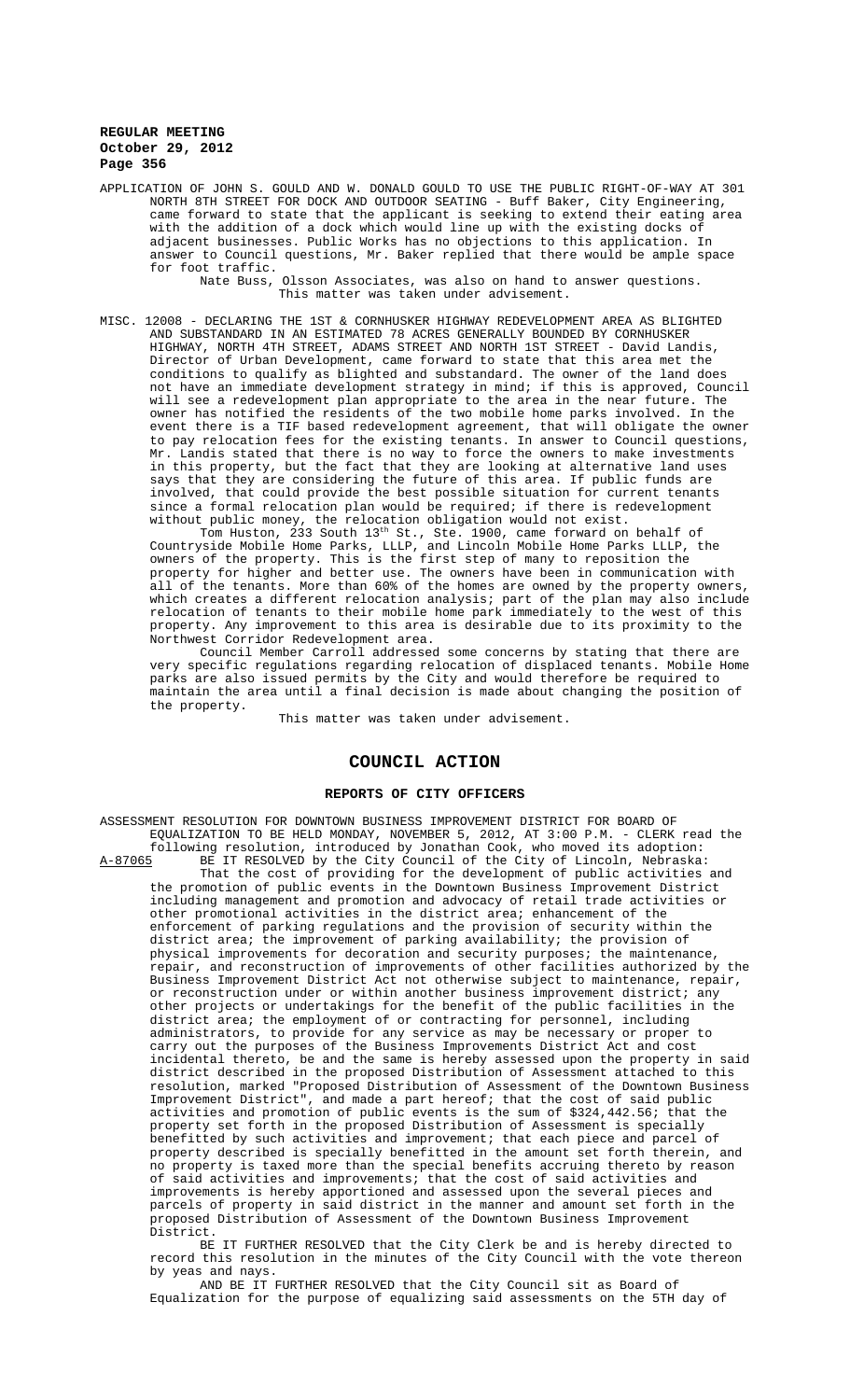November, 2012, at 3:00 p.m., and on the \_\_\_\_\_\_\_\_\_\_day of \_\_\_\_\_\_\_\_\_\_\_, 2012, at\_\_\_\_ m., with adjournments from day to day until the work of equalizing said assessments shall be completed.

Introduced by Jonathan Cook Seconded by Emery and carried by the following vote: AYES: Camp, Carroll, Cook, Emery, Eskridge, Hornung, Schimek; NAYS: None.

ASSESSMENT RESOLUTION FOR DOWNTOWN MAINTENANCE IMPROVEMENT DISTRICT FOR BOARD OF EQUALIZATION TO BE HELD MONDAY, NOVEMBER 5, 2012, AT 3:00 P.M. - CLERK read the following resolution, introduced by Jonathan Cook, who moved its adoption:

A-87066 BE IT RESOLVED by the City Council of the City of Lincoln, Nebraska: That the cost of providing for the development of public activities and the promotion of public events in the Downtown Maintenance Improvement District including management and promotion and advocacy of retail trade activities or other promotional activities in the district area; enhancement of the enforcement of parking regulations and the provision of security within the district area; the improvement of parking availability; the provision of physical improvements for decoration and security purposes; the maintenance, repair, and reconstruction of improvements of other facilities authorized by the Business Improvement District Act not otherwise subject to maintenance, repair, or reconstruction under or within another business improvement district; any other projects or undertakings for the benefit of the public facilities in the district area; the employment of or contracting for personnel, including administrators, to provide for any service as may be necessary or proper to carry out the purposes of the Business Improvements District Act and cost incidental thereto, be and the same is hereby assessed upon the property in said district described in the proposed Distribution of Assessment attached to this resolution, marked "Proposed Distribution of Assessment of the Downtown Maintenance Improvement District", and made a part hereof; that the cost public activities and promotion of public events is the sum of \$219,980.00 that the property set forth in the proposed Distribution of Assessment is specially benefited by such activities and improvement; that each piece and parcel of property described is specially benefited in the amount set forth therein, and no property is taxed more than the special benefits accruing thereto by reason<br>of said activities and improvements; that the cost of said activities and said activities and improvements; that the cost of said activities and improvements is hereby apportioned and assessed upon the several pieces and parcels of property in said district in the manner and amount set forth in the proposed Distribution of Assessment of the Downtown Maintenance Improvement District.

BE IT FURTHER RESOLVED that the City Clerk be and is hereby directed to record this resolution in the minutes of the City Council with the vote thereon by yeas and nays.

Equalization for the purpose of equalizing said assessments on the 5th day of November, 2012, at 3:00 p.m., and on the \_\_\_\_\_\_day of \_\_\_\_\_\_\_\_\_\_\_, 2012, at \_\_\_\_\_m., with adjournments from day to day until the work of equalizing said assessments shall be completed.

Introduced by Jonathan Cook Seconded by Emery and carried by the following vote: AYES: Camp, Carroll, Cook, Emery, Eskridge, Hornung, Schimek; NAYS: None.

ASSESSMENT RESOLUTION FOR DOWNTOWN CORE IMPROVEMENT DISTRICT FOR BOARD OF EQUALIZATION TO BE HELD MONDAY, NOVEMBER 5, 2012, AT 3:00 P.M. - CLERK read the following resolution, introduced by Jonathan Cook, who moved its adoption:<br>A-87067 BE IT RESOLVED by the City Council of the City of Lincoln, Nebraska BE IT RESOLVED by the City Council of the City of Lincoln, Nebraska:

That the cost of providing for the development of public activities and the promotion of public events in the Core Business Improvement District Overlay including management and promotion and advocacy of retail trade activities or other promotional activities in the district area; enhancement of the enforcement of parking regulations and the provision of security within the district area; the improvement of parking availability; the provision of physical improvements for decoration and security purposes; the maintenance, repair, and reconstruction of improvements of other facilities authorized by the Business Improvement District Act not otherwise subject to maintenance, repair, or reconstruction under or within another business improvement district; any other projects or undertakings for the benefit of the public facilities in the district area; the employment of or contracting for personnel, including administrators, to provide for any service as may be necessary or proper to carry out the purposes of the Business Improvements District Act and cost incidental thereto, be and the same is hereby assessed upon the property in said district described in the proposed Distribution of Assessment attached to this resolution, marked "Proposed Distribution of Assessment of the Core Business Improvement District Overlay", and made a part hereof; that the cost of said public activities and promotion of public events is the sum of \$152,562.30; that the property set forth in the proposed Distribution of Assessment is specially benefitted by such activities and improvement; that each piece and parcel of property described is specially benefitted in the amount set forth therein, and no property is taxed more than the special benefits accruing thereto by reason of said activities and improvements; that the cost of said activities and improvements is hereby apportioned and assessed upon the several pieces and parcels of property in said district in the manner and amount set forth in the proposed Distribution of Assessment of the Core Business Improvement District Overlay.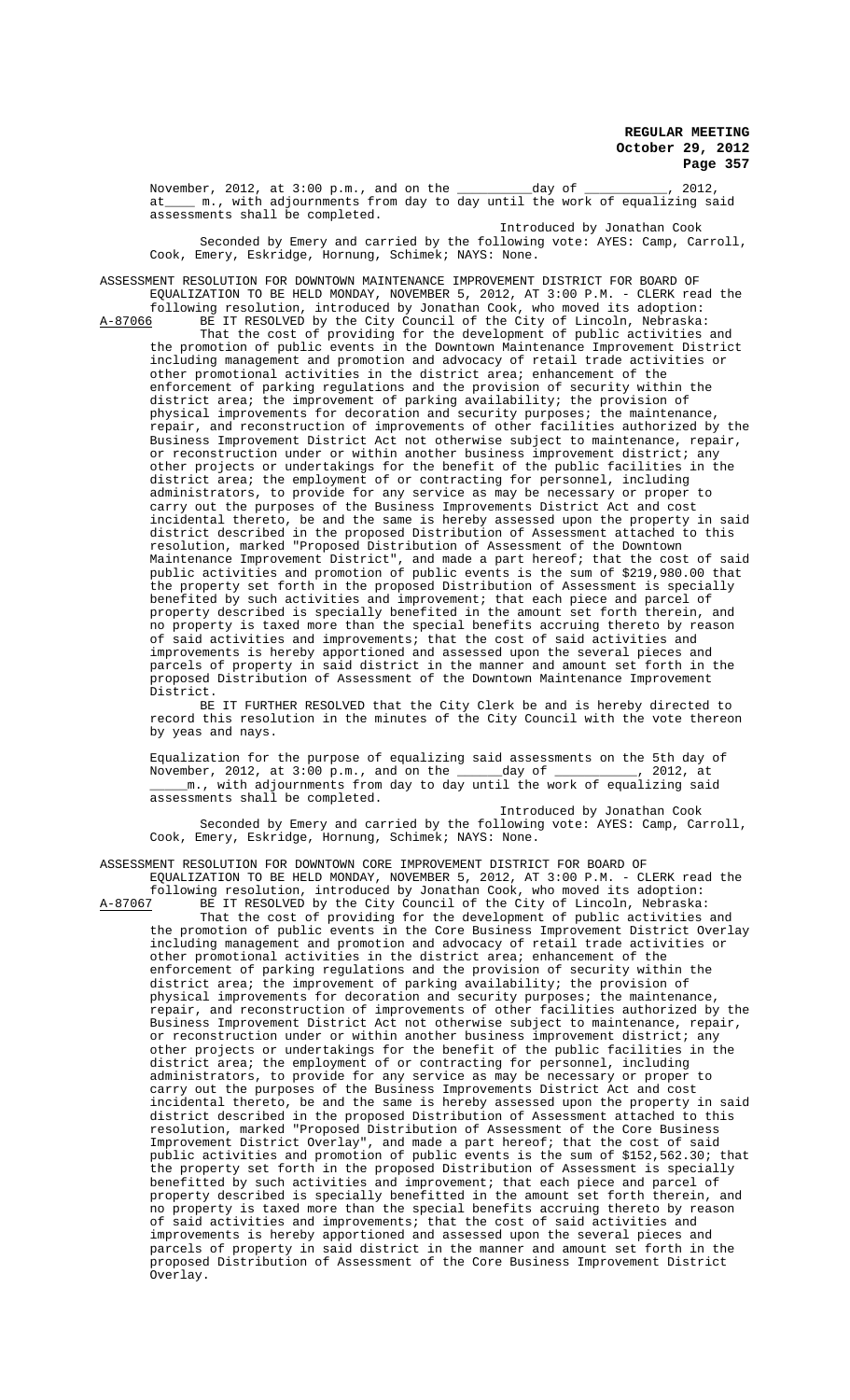BE IT FURTHER RESOLVED that the City Clerk be and is hereby directed to record this resolution in the minutes of the City Council with the vote thereon by yeas and nays.

AND BE IT FURTHER RESOLVED that the City Council sit as Board of<br>zation for the purpose of equalizing said assessments on the 5th Equalization for the purpose of equalizing said assessments on the day of November, 2012, at 3:00 p.m., and on the \_\_\_\_\_\_\_\_day of \_\_\_\_\_\_\_\_\_\_\_, 2012, at \_\_\_\_\_m., with adjournments from day to day until the work of equalizing said assessments shall be completed.

Introduced by Jonathan Cook Seconded by Emery and carried by the following vote: AYES: Camp, Carroll, Cook, Emery, Eskridge, Hornung, Schimek; NAYS: None.

- REPORT FROM THE CITY TREASURER OF CITY CASH ON HAND AT THE CLOSE OF BUSINESS SEPTEMBER 30, 2012 - CLERK presented said report which was placed on file in the Office of the City Clerk. **(5-21)**
- CLERK'S LETTER AND MAYOR'S APPROVAL OF RESOLUTIONS AND ORDINANCES PASSED BY THE CITY COUNCIL ON OCTOBER 15, 2012 - CLERK presented said report which was placed on file in the Office of the City Clerk. **(27-1)**

## **PETITIONS & COMMUNICATIONS**

SETTING THE HEARING DATE OF MONDAY, NOVEMBER 19, 2012 AT 5:30 P.M. FOR THE APPLICATION OF HERBERG LLC DBA STAYBRIDGE SUITES FOR A CLASS I LIQUOR LICENSE LOCATED AT 1501 NORTH 86TH STREET - CLERK read the following resolution, introduced by Jonathan Cook, who moved its adoption:<br>A-87068 BE IT RESOLVED by the City Counc

BE IT RESOLVED by the City Council, of the City of Lincoln, that a hearing date is hereby set for Monday, November 19, 2012, at 5:30 p.m. or as soon thereafter as possible in the City Council Chambers, County-City Building, 555 S. 10th St., Lincoln, NE for the application of Herberg LLC dba Staybridge Suites Class I liquor license located at 1501 North 86<sup>th</sup> Street. If the Police Dept. is unable to complete the investigation by said time, a new hearing date will be set.

Introduced by Jonathan Cook Seconded by Emery and carried by the following vote: AYES: Camp, Carroll, Cook, Emery, Eskridge, Hornung, Schimek; NAYS: None.

### PLACED ON FILE IN THE OFFICE OF THE CITY CLERK:

Administrative Amendment No. 12056 to rescind Special Permit No. 887, originally approved for a private school, approved by the Planning Director on October 16, 2012, requested by Lincoln Christian School, on property generally located at S. 84<sup>th</sup> St. and Old Cheney Rd.

## **MISCELLANEOUS REFERRALS - NONE**

#### **LIQUOR RESOLUTIONS - NONE**

# **ORDINANCES - 2ND READING & RELATED RESOLUTIONS (as required)**

APPROVING THE ALLOCATION OF \$748,000 ANNUALLY OF CAPITAL IMPROVEMENTS FUNDS APPROPRIATED IN THE FY 2012 - 13 AND FY 2013 - 14 BUDGET TO CERTAIN PROJECTS WITHIN THE PARKS AND RECREATION DEPARTMENT - CLERK read an ordinance, introduced by Eugene Carroll, approving the transfer of unspent and unencumbered appropriations to certain capital improvement projects within the Parks and Recreation Department, the second time.

### **PUBLIC HEARING - RESOLUTIONS**

APPROVING A CONTRACT AGREEMENT BETWEEN THE CITY OF LINCOLN, LANCASTER COUNTY, THE LINCOLN-LANCASTER COUNTY PUBLIC BUILDING COMMISSION, AND HEINE'S PAINTING & DECORATIVE CONCRETE, INC. FOR UNIT PRICING FOR MISCELLANEOUS PAINTING SERVICES, PURSUANT TO BID NO. 12-189, FOR A FOUR-YEAR TERM - CLERK read the following resolution, introduced by Eugene Carroll, who moved its adoption: resolution, introduced by Eugene Carroll, who moved its adoption: A-87069 BE IT RESOLVED by the City Council of the City of Lincoln, Nebraska:

That the attached Contract Agreement between the City of Lincoln, Lancaster County, the Lincoln-Lancaster County Public Building Commission and Heine's Painting & Decorative Concrete, Inc. for unit pricing for miscellaneous painting services, pursuant to Bid No. 12-189 for a four-year term, upon the terms as set forth in said contract agreement, is hereby approved and the Mayor is authorized to execute the same on behalf of the City of Lincoln.

Introduced by Eugene Carroll Seconded by Emery and carried by the following vote: AYES: Camp, Carroll, Cook, Emery, Eskridge, Hornung, Schimek; NAYS: None.

ACCEPTING THE REPORT OF NEW AND PENDING CLAIMS AGAINST THE CITY AND APPROVING DISPOSITION OF CLAIMS SET FORTH FOR THE PERIOD OF OCTOBER 1 - 15, 2012 - CLERK read the following resolution, introduced by Eugene Carroll, who moved its adoption: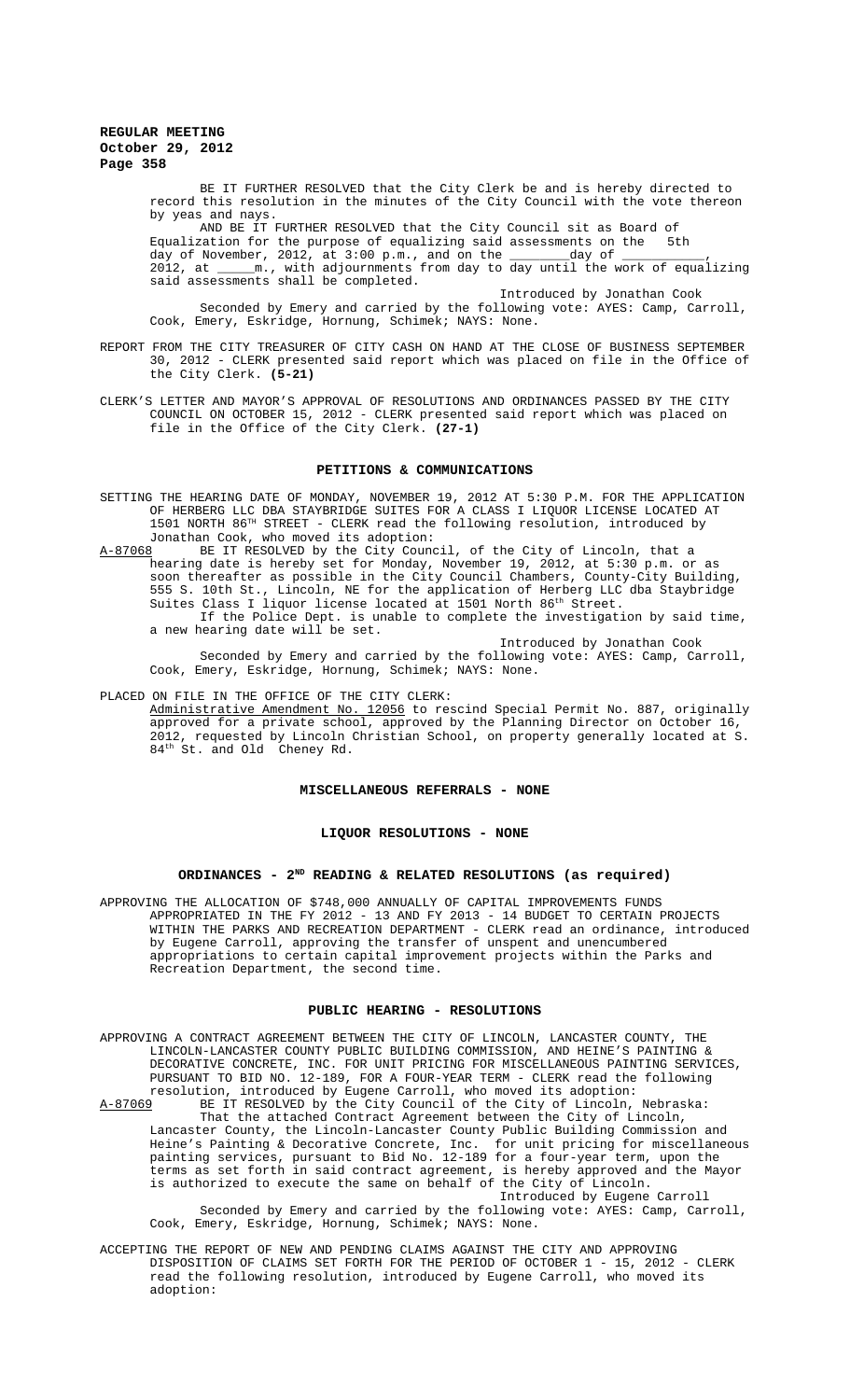A-87070 BE IT RESOLVED by the City Council of the City of Lincoln, Nebraska: That the claims listed in the attached report, marked as Exhibit "A" dated October 16, 2012, of various new and pending tort claims filed against the City of Lincoln with the Office of the City Attorney or the Office of the City Clerk, as well as claims which have been disposed of, are hereby received as required by Neb. Rev. Stat. § 13-905 (Reissue 1997). The dispositions of claims by the Office of the City Attorney, as shown by the attached report, are hereby approved:

| DENIED CLAIMS                    |           | ALLOWED/SETTLED CLAIMS                       |           |
|----------------------------------|-----------|----------------------------------------------|-----------|
| Susan Staab                      | 103.00    | Helmsman Management Services Inc. \$4,464.32 |           |
| Latitude Subrogation Services    |           | Caroline Reinsch o/b/o Sara Reinsch          | 893.87    |
| $a/s$ /o Easteps Wheels          | 12,688.34 | James Risor                                  | 1,437.66  |
| Kennard Pischal                  | NAS*      | Paul Royster                                 | 19,270.00 |
| BlueCross BlueShield of Nebraska |           |                                              |           |
| a/s/o Kennard Pischal            | NAS*      |                                              |           |
| Susann Andrews                   | 142.94    |                                              |           |
| * No Amount Specified            |           |                                              |           |

The City Attorney is hereby directed to mail to the various claimants listed herein a copy of this resolution which shows the final disposition of their claim.

Introduced by Eugene Carroll Seconded by Emery and carried by the following vote: AYES: Camp, Carroll, Cook, Emery, Eskridge, Hornung, Schimek; NAYS: None.

APPLICATION OF JOHN S. GOULD AND W. DONALD GOULD TO USE THE PUBLIC RIGHT-OF-WAY AT 301 NORTH 8TH STREET FOR DOCK AND OUTDOOR SEATING - CLERK read the following

resolution, introduced by Eugene Carroll, who moved its adoption:<br>A-87071 WHEREAS, John S. Gould and W. Donald Gould have submitted a A-87071 MHEREAS, John S. Gould and W. Donald Gould have submitted an application for a permit to use approximately 1,189 square feet of public right-of-way on the south and east side of the property at 301 North 8th Street for a dock area for outdoor seating in the right-of-way; and

WHEREAS, the applicants have submitted a letter of application and a site plan which are attached hereto, marked as Exhibit "A" and Exhibit "B" respectively, and made a part of this resolution by reference, to use the public right-of-way as above described; and

WHEREAS, the applicants have complied with all of the provisions of Chapter 14.54 of the Lincoln Municipal Code pertaining to such use. NOW, THEREFORE, BE IT RESOLVED by the City Council of the City of Lincoln, Nebraska:

That the application aforesaid of John S. Gould and W. Donald Gould to use approximately 1,189 square feet of public right-of-way on the south and east side of the building at 301 North 8th Street for the use of the dock area for outdoor seating, be granted as a privilege only by virtue of and subject to strict compliance with the site plan, the letter of application, and the following terms and conditions:

1. That the permission herein granted is granted as a privilege only, and is subject to all the terms and conditions of Chapter 14.54 of the Lincoln Municipal Code including those provisions relating to the posting of a continuing bond in the amount of \$5,000, the filing of a certificate of insurance with a minimum combined single limit of \$500,000.00 aggregate for any one occurrence, and the payment for rent as set forth in Section 14.54.090 and as it may be amended from time to time for the use of the surface of the public right-of-way.

2. That said use shall be in full accordance with the aforesaid application, the site plan filed therewith, and with all applicable City ordinances and regulations.

keep the City free and harmless from any and all loss or damages or claims for damages arising from or out of the use of the public way requested herein. 4. The applicant shall require its contractor to contact Diggers

Hotline of Nebraska prior to commencing construction activities. 5. All work done under the authority of this resolution shall be subject to the inspection and approval of the Director of Public Works of the City of Lincoln.

6. The use of the public way herein granted and the terms and conditions of this resolution shall be binding and obligatory upon the abovenamed applicant, its successors and assigns.

 $\overline{7}$ . Within thirty (30) days from the adoption of this resolution, and before commencing any construction under the provisions hereof, the above-named applicant shall file an unqualified written acceptance of all the terms and conditions of this resolution with the City Clerk. Failure to do so will be considered a rejection hereof and all privileges and authorities hereunder granted shall thereupon automatically terminate.<br>8. The City Clerk is directed to delive

The City Clerk is directed to deliver a copy of this resolution to the City Treasurer for setting up an account for collection of the applicant's annual fee.

Introduced by Eugene Carroll Seconded by Emery and carried by the following vote: AYES: Camp, Carroll, Cook, Emery, Eskridge, Hornung, Schimek; NAYS: None.

MISC. 12008 - DECLARING THE 1ST & CORNHUSKER HIGHWAY REDEVELOPMENT AREA AS BLIGHTED ANDSUBSTANDARD IN AN ESTIMATED 78 ACRES GENERALLY BOUNDED BY CORNHUSKER HIGHWAY, NORTH 4TH STREET, ADAMS STREET AND NORTH 1ST STREET - CLERK read the following resolution, introduced by Eugene Carroll, who moved its adoption: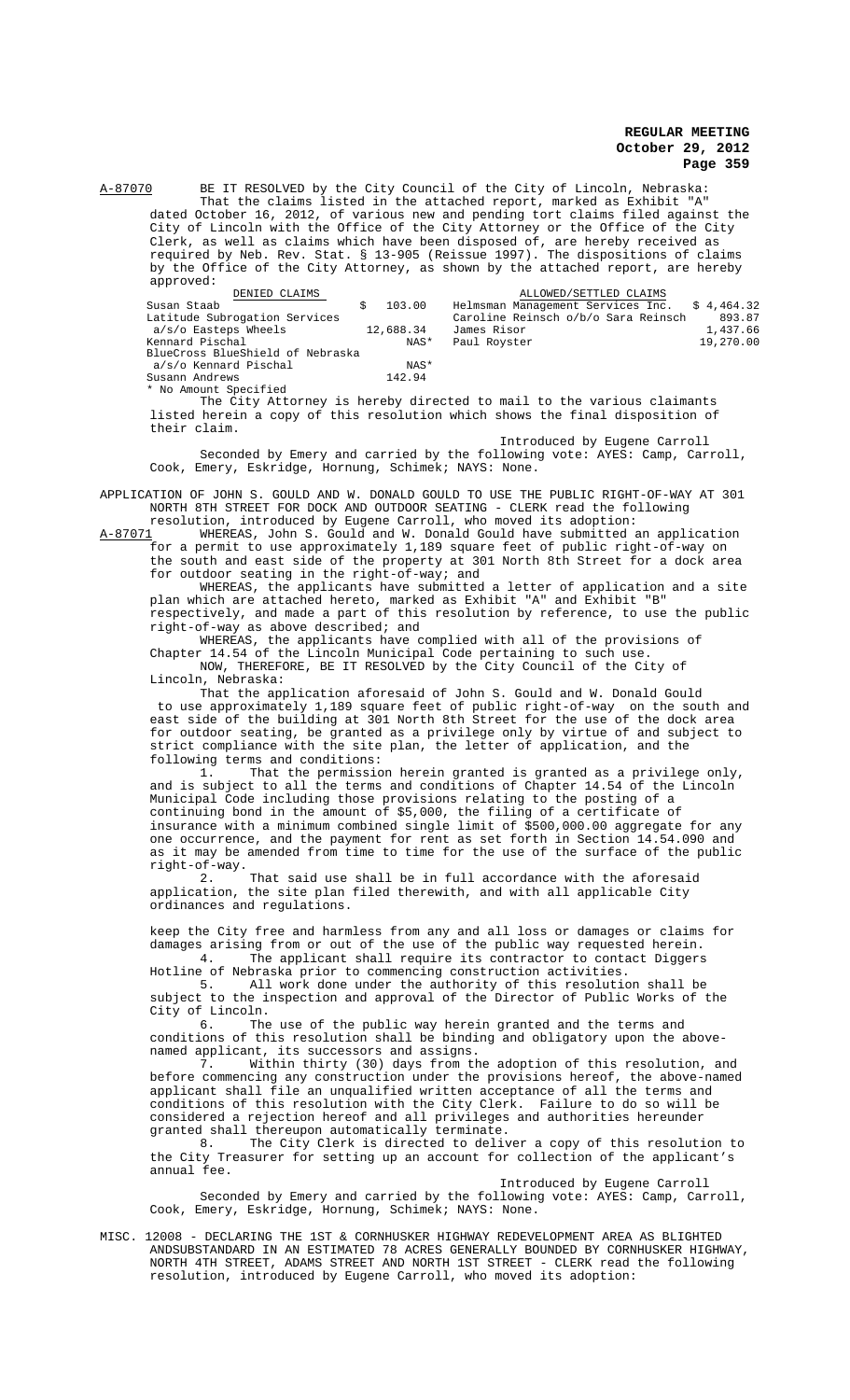A-87072 WHEREAS, it is desirable and in the public interest that the City of Lincoln, Nebraska, a municipal corporation and a city of the primary class, undertake and carry out urban redevelopment projects in areas of the City which are determined to be substandard and blighted and in need of redevelopment; and

WHEREAS, Chapter 18, Article 21, Nebraska Reissue Revised Statutes of 1943, as amended, known as the Community Development Law, is the urban renewal and redevelopment law for the State of Nebraska and prescribes the requirements and procedures for the planning and implementation of urban redevelopment projects; and

WHEREAS, the City in accordance with its Home Rule Charter and the laws of the State of Nebraska applicable to cities of the primary class has duly prepared and approved a general plan for the development of the City known as its Comprehensive Plan, all as required by Section 18-2110, R.R.S. 1943; and

WHEREAS, this Council has received and duly considered evidence relating to the present condition of the 1st and Cornhusker Highway Redevelopment Area, generally bounded by Cornhusker Highway on the south, North 4th Street on the east, Adams Street on the north and North 1st Street on the west, as shown and described on Attachment "A" (entitled 1st and Cornhusker Redevelopment Area Blight and Substandard Determination Study); and

WHEREAS, this Council has received and duly considered other evidence, including evidence relating to the scope and limitations of the nearby redevelopment plans in the area, and the inability of the other plans to effectively remedy the substandard and blighted conditions;

WHEREAS, Article 8, Section 12 of the Constitution of the State of Nebraska requires that said area must be found to be both substandard and blighted in order for tax increment financing to be used in said area; and

WHEREAS, Section 18-2109, R.R.S. 1943, as amended, requires that prior to the preparation by the City of an urban redevelopment plan for a redevelopment project for the 1st and Cornhusker Highway Redevelopment Area, this Council as governing body of the City, by resolution, after review and recommendation from the Lincoln City Lancaster County Planning Commission, find and determine that said area is both a substandard and blighted area as defined in said Community Development Law, and in need of redevelopment; and

WHEREAS, on September 21, 2012, notice of public hearing was mailed, postage prepaid, to the president or chairperson of the governing body of each county, school district, community college, educational service unit, and natural resource district in which the real property subject to such plan is located and whose property tax receipts would be directly affected and to all registered neighborhood associations located in whole or in part within a one mile radius of the area to be redeveloped setting forth the time, date, place, and purpose, of the public hearing to be held on October 3, 2012, before the Lincoln City - Lancaster County Planning Commission regarding the proposed determination that the 1st and Cornhusker Highway Redevelopment Area be declared a blighted and substandard area as defined in the Nebraska Community Development Law, a copy of said notice and list of said registered neighborhood associations having been attached hereto as Attachment "B" and "C" respectively; and

WHEREAS, the Lincoln City-Lancaster County Planning Commission on October 3, 2012 recommended that the 1st and Cornhusker Highway Redevelopment Area be found to be both a substandard and blighted area as defined in said Community Development Law and the evidence demonstrates that said 1st and Cornhusker Highway Redevelopment Area as shown and described on Attachment "A" constitutes both a substandard and blighted area as defined in said Community Development Law, which area is in need of redevelopment.

WHEREAS, on October 12, 2012 a notice of public hearing was mailed, postage prepaid, to the foregoing governing bodies and registered neighborhood associations setting forth the time, date, place, and purpose of the public hearing before the City Council to be held on October 29, 2012 regarding the proposed determination that the 1st and Cornhusker Highway Redevelopment Area be declared a blighted and substandard area as defined in the Nebraska Community Development Law, a copy of said notice having been attached hereto as Attachment "D"; and

WHEREAS, on October 12, 2012 and October 19, 2012 a notice of public hearing was published in the Lincoln Journal Star newspaper, setting forth the time, date, place, and purpose of the public hearing to be held on October 29, 2012 regarding the proposed determination that the 1st and Cornhusker Highway Redevelopment Area be declared a blighted and substandard area as defined in the Nebraska Community Development Law, a copy of such notice having been attached hereto and marked as Attachment "E"; and

WHEREAS, on October 29, 2012 in the City Council Chambers of the County City Building, 555 South 10th Street, Lincoln, Nebraska, the City Council held a public hearing relating to the proposed determination that the 1st and Cornhusker Highway Redevelopment Area be declared a blighted and substandard area as defined in the Nebraska Community Development Law and all interested parties were afforded at such public hearing a reasonable opportunity to express their views respecting said proposed plan; and

WHEREAS, the City Council has duly considered all statements made and materials submitted relating to said proposed determination. NOW, THEREFORE, BE IT RESOLVED by the City Council of the City of

Lincoln, Nebraska:<br>1. That That it is hereby found and determined that substandard and

blighted conditions exist as set forth and discussed in Attachment "A" (entitled 1st and Cornhusker Highway Redevelopment Area Blight and Substandard Determination Study) attached hereto and incorporated herein as though fully set forth verbatim.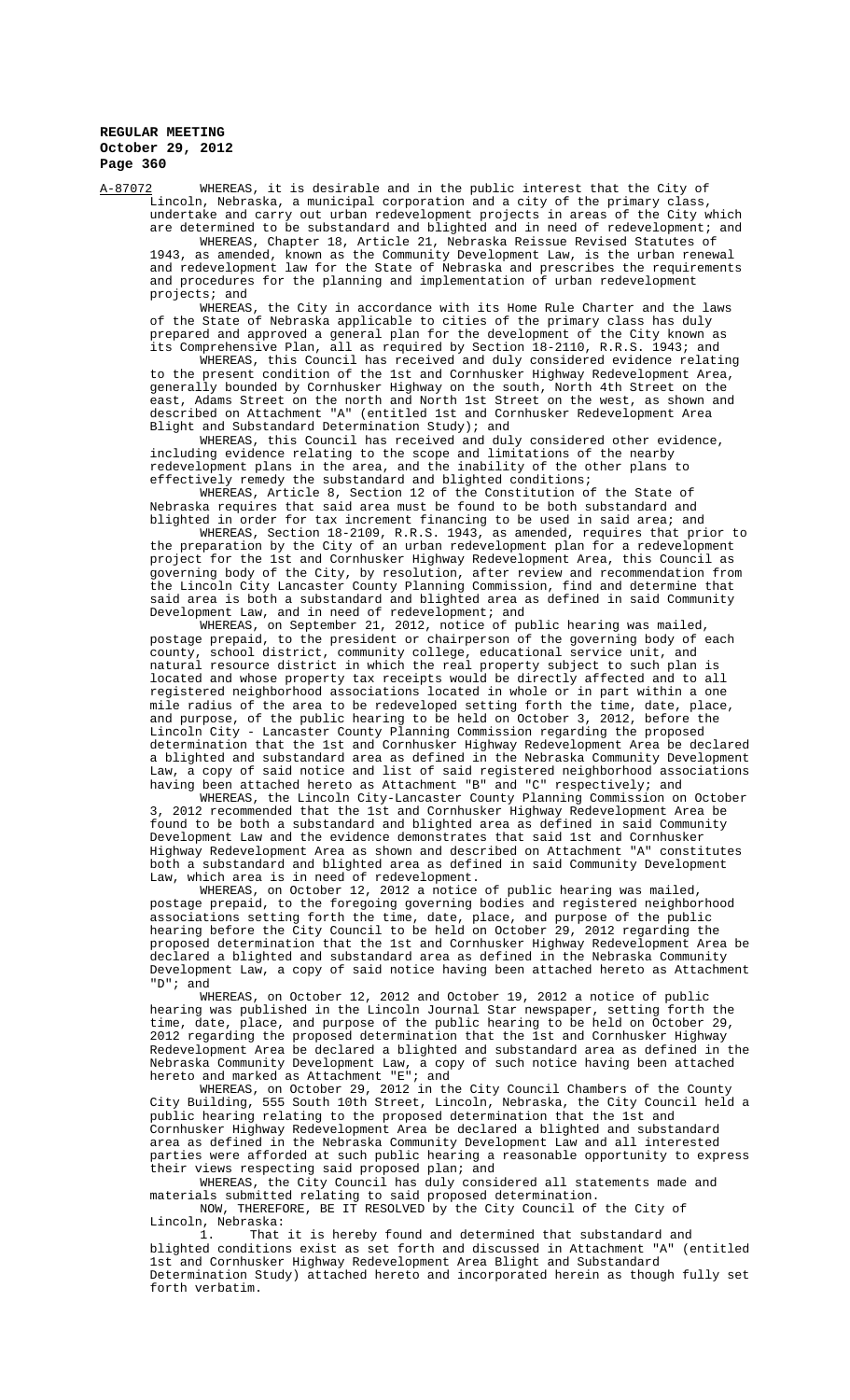2. That it is hereby found and determined that the 1st and Cornhusker Highway Redevelopment Area as shown and described on Attachment "A", constitutes both a substandard and blighted area as defined by subsections (10) and (11), respectively, of Section 18-2103, R.R.S. 1943, as amended, and that said area is in need of redevelopment.<br>3. That it is  $\mathbb{I}$ 

That it is hereby found and determined that said area is an eligible site for redevelopment projects under the provision of Chapter 18, Article 21, Nebraska Revised Statutes of 1943, as amended.

4. That the elimination of said substandard and blighted conditions under the authority of the Community Development Law is found to be a public purpose and in the public interest.<br>5. That such substandard

That such substandard and blighted conditions are beyond remedy and control solely by regulatory process and the exercise of police power and cannot be dealt with effectively by the ordinary operations or private enterprise without the aid provided by the Community Development law, specifically including Tax Increment Financing.

BE IT FURTHER RESOLVED that the Department of Urban Development as the duly designated community development agency for the City of Lincoln is hereby authorized and directed to immediately proceed with the preparation of a new redevelopment plan and associated projects for the 1st and Cornhusker Highway Redevelopment Area, which plan shall be prepared in accordance with the requirements and procedures of said Chapter 18, Article 21, for ultimate review and consideration by this Council.

Introduced by Eugene Carroll Seconded by Emery and carried by the following vote: AYES: Camp, Carroll, Cook, Emery, Eskridge, Hornung, Schimek; NAYS: None.

### **ORDINANCE - 3RD READING & RELATED RESOLUTIONS (as required)**

VACATION NO. 12006 – VACATING THE EAST-WEST ALLEY BETWEEN NORTH 11TH STREET AND NORTH 12TH STREET AND LINCOLN MALL AND K STREET.(RELATED: 12-135, 12R-248, 12-136,

12R-249) (ACTION DATE:  $10/29/12$ ) - PRIOR to reading:<br>SCHIMEK Moved MTA #1 to amend Bill No 12-135 in the f SCHIMEK Moved MTA #1 to amend Bill No. 12-135 in the following manner:

1. On page 1, lines 1 and 2, delete the words "North 11th" and "North 12th" and insert in lieu thereof South 11th and South 12th.

Seconded by Eskridge & carried by the following vote: AYES: Camp, Carroll, Cook, Emery, Eskridge, Hornung, Schimek; NAYS: None.

CLERK Read an ordinance, introduced by DiAnna Schimek, vacating the east-west alley between <u>South  $11^{\text{th}}$ </u> Street and <u>South  $12^{\text{th}}$ </u> Street and Lincoln Mall and K Street, and retaining title thereto in the city of Lincoln, Lancaster County, Nebraska, the third time.<br>SCHIMEK Moved to pass the

SCHIMEK Moved to pass the ordinance as amended.

Seconded by Carroll and carried by the following vote: AYES: Camp,

Carroll, Cook, Emery, Eskridge, Hornung, Schimek; NAYS: None.

The ordinance, being numbered **#19798**, is recorded in Ordinance Book #28, Page .

APPROVING THE 3 LANDMARK CENTRE REDEVELOPMENT AGREEMENT BETWEEN THE CITY AND NEBCO, INC. RELATING TO THE REDEVELOPMENT OF PROPERTY GENERALLY LOCATED BETWEEN 11TH AND 12TH STREETS AND K STREET CENTENNIAL MALL. (RELATED: 12-135, 12R-248, 12- 136, 12R-249) (ACTION DATE: 10/29/12) - PRIOR to reading:

ESKRIDGE Moved MTA #1 to amend Bill No. 12R-248 in the following manner:<br>1. On page 1 line 8, insert a new paragraph to read as following On page 1 line 8, insert a new paragraph to read as follows: BE IT FURTHER RESOLVED that the Mayor is authorized to execute

such other documents, agreements, or amendments to the above referenced

Redevelopment Agreement to extend the Redevelopment Area boundary a block or two north of the K and 11th Streets intersection for potential additional bike lane stripping changes and as may be further necessary to effectuate the purposes and intent thereof.

Seconded by Carroll & carried by the following vote: AYES: Camp, Carroll, Cook, Emery, Eskridge, Hornung, Schimek; NAYS: None.

CLERK Read the following resolution, introduced by DiAnna Schimek, who moved its adoption:<br>A-87073 BE IT I

BE IT RESOLVED by the City Council of the City of Lincoln, Nebraska: That the attached City of Lincoln Redevelopment Agreement for 3 Landmark Centre, between the City of Lincoln, Nebraska and NEBCO, Inc., relating to the redevelopment of property generally located between K Street and Lincoln Mall and South 11th and 12th Streets, upon the terms and conditions set forth in said Redevelopment Agreement, which is attached hereto marked as Attachment "A", is hereby approved and the Mayor is authorized to execute the same on behalf of the City of Lincoln.

BE IT FURTHER RESOLVED that the Mayor is authorized to execute such other documents, agreements, or amendments to the above referenced Redevelopment Agreement to extend the Redevelopment Area boundary a block or two north of the K and 11th Streets intersection for potential additional bike lane stripping changes and as may be further necessary to effectuate the purposes and intent thereof.

The City Clerk is directed to transmit one fully executed original of said Agreement to Rick Peo, Assistant City Attorney, for transmittal to the parties.

Introduced by DiAnna Schimek Seconded by Carroll and carried by the following vote: AYES: Camp, Carroll, Cook, Emery, Eskridge, Hornung, Schimek; NAYS: None.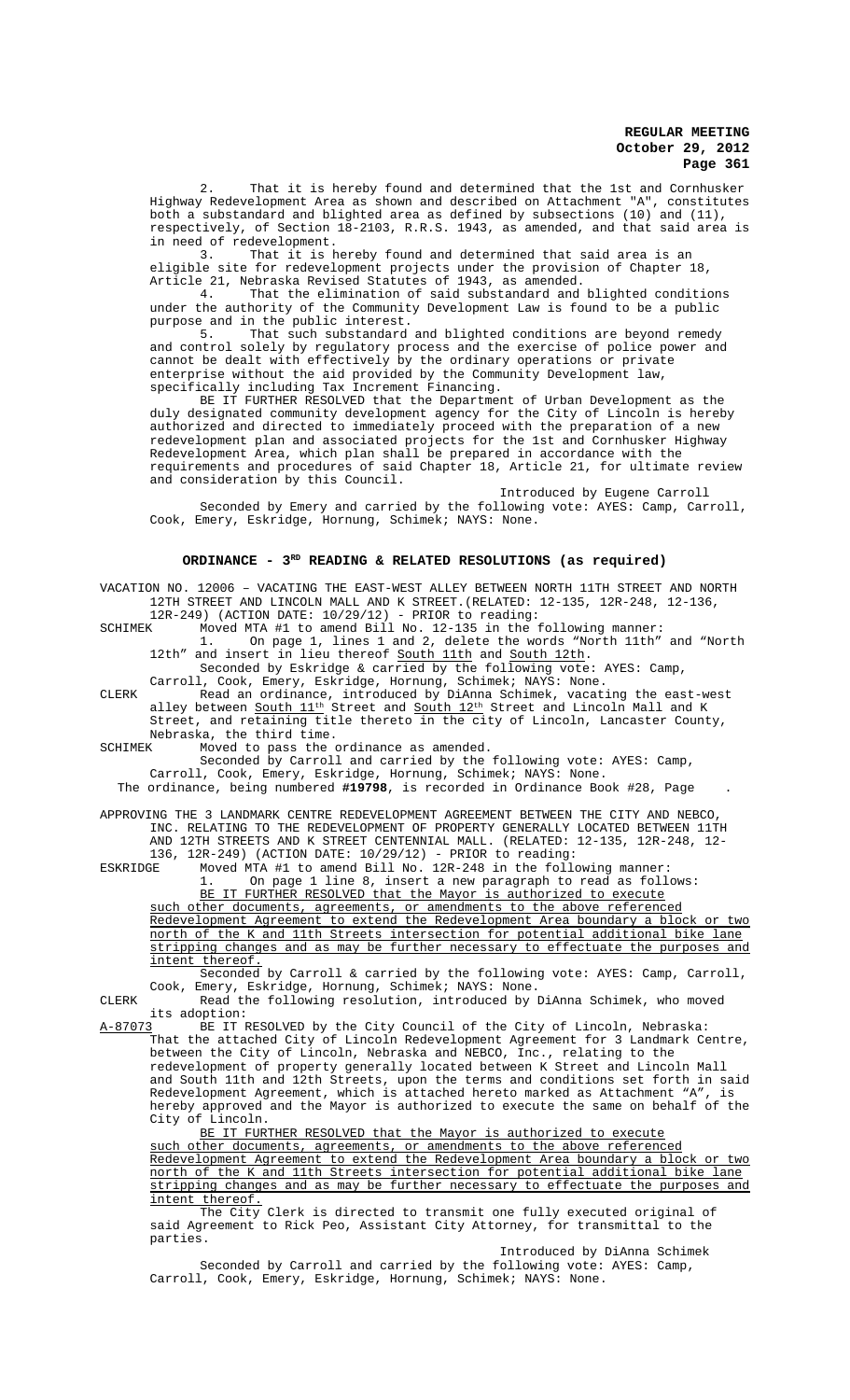AUTHORIZING THE ISSUANCE OF TAX ALLOCATION BONDS WITH A TOTAL NOT TO EXCEED \$2.2 MILLION FOR THE CITY OF LINCOLN, 3 LANDMARK CENTRE REDEVELOPMENT PROJECT. (RELATED: 12-135, 12R-248, 12-136, 12R-249) (ACTION DATE: 10/29/12) - PRIOR to reading:<br>CARROLL Mo

Moved MTA #1 to amend Bill No. 12-136 by substituting the attached pages 1 and 2 of the ordinance for pages 1 and 2 currently in the ordinance. Seconded by Schimek & carried by the following vote: AYES: Camp, Carroll, Cook, Emery, Eskridge, Hornung, Schimek; NAYS: None.

CLERK Read an ordinance, introduced by DiAnna Schimek, authorizing and providing for the issuance of City of Lincoln, Nebraska tax allocation bonds, notes or other obligations in one or more taxable or tax-exempt series, in an aggregate principal amount not to exceed \$2,200,000 for the purpose of (1) paying the costs of acquiring, purchasing, constructing, reconstructing, improving, extending, rehabilitating, installing, equipping, furnishing and completing certain public improvements within the City's 3 Landmark Centre Project Area, including acquiring any real estate and/or interests in real in connection therewith, and  $(2)$  paying the costs of issuance thereof; prescribing the form and certain details of the bonds, notes or other obligations; pledging certain tax revenue and other revenue to the payment of the principal of and interest on the bonds, notes or other obligations as the same become due; limiting payment of the bonds, notes or other obligations to such tax revenues; creating and establishing funds and accounts; delegating, authorizing and directing the finance director to exercise his independent discretion and judgment in determining and finalizing certain terms and provisions of the bonds, notes or other obligations not specified herein; taking other actions and making other covenants and agreements in connection with the foregoing; and related matters, the third time.<br>SCHIMEK Moved to pass the ordinance as amended.

Moved to pass the ordinance as amended.

Seconded by Carroll and carried by the following vote: AYES: Camp, Carroll, Cook, Emery, Eskridge, Hornung, Schimek; NAYS: None.

The ordinance, being numbered **#19799**, is recorded in Ordinance Book #28, Page .

AMENDING THE FY 12/13 CIP TO AUTHORIZE AND APPROPRIATE \$2.2 MILLION IN TIF FUNDS FOR THE 3 LANDMARK CENTRE REDEVELOPMENT PROJECT GENERALLY LOCATED BETWEEN 11TH AND 12TH STREET, K STREET AND CENTENNIAL MALL. (RELATED: 12-135, 12R-248, 12-136, 12R-249) (ACTION DATE: 10/29/12) - CLERK read the following resolution, introduced by DiAnna Schimek, who moved its adoption:

A-87074 MHEREAS, Resolution No. A-86975, adopted by the City Council of Lincoln, Nebraska on August 20, 2012, adopted the fiscal year 2012-2013 annual budget for the City of Lincoln and further adopted the Capital Improvement Program attached to Resolution No. A-86975 as Schedule No. 5; and

WHEREAS, Resolution No. A-86975 appropriated all money received or to be received from the County of Lancaster, the State of Nebraska, or the United States, as well as from any grants, donations, or contributions received for public purposes and the interest thereon notwithstanding any sum limitation set forth in the annual budget; and

WHEREAS, on October 22, 2012 a resolution was adopted by the City Council for the City of Lincoln, approving the 3 Landmark Centre Redevelopment Project as an approved project; and

WHEREAS, a capital improvement project for the 3 Landmark Centre Redevelopment Project was not included within Schedule No. 5 of the Annual Budget as a capital improvement project to be funded in fiscal year 2012-2013; and

WHEREAS, the City desires to amend the first year (2012-2013) of the Fiscal Year 2012/2013 – 2017/2018 Six Year Capital Improvement Program (CIP) to establish a project for the 3 Landmark Centre Redevelopment Project, and establish appropriations for that project; and

WHEREAS, Article IX-B Section 7 of the Lincoln City Charter states that, "The [city] council shall not appropriate any money in any budget for any capital improvements project unless and until the conformity or non-conformity of the project has been reported on by the Planning Department by special report or in connection with the Capital Improvements Programming process." The Charter definition of "Planning Department" includes the Planning Commission; and

WHEREAS, on August 22, 2012 the Lincoln City-Lancaster County Planning Commission reviewed the 3 Landmark Centre Redevelopment Project as a capital improvement project for conformity or nonconformity with the Comprehensive Plan as part of its review of an amendment to the Lincoln Center Redevelopment Plan to establish the 3 Landmark Centre Redevelopment Project as a project in said Plan; and

WHEREAS, the Planning Commission found the proposed Redevelopment Project to be in conformity with the Comprehensive Plan. NOW, THEREFORE, BE IT RESOLVED by the City Council of the City of

Lincoln, Nebraska: That the implementation of the 3 Landmark Centre Redevelopment Project for a new office building and parking garage and associated site clearance, streetscape improvements, street improvements and utility removal within the Project Area, is hereby established as a capital improvement project within the Capital Improvement Program.

BE IT FURTHER RESOLVED that the Capital Improvement Program on Schedule 5 of Resolution No. A-86975 be amended by adding the 3 Landmark Centre Redevelopment Project to the Urban Development Department's list of capital improvement projects on Schedule 5.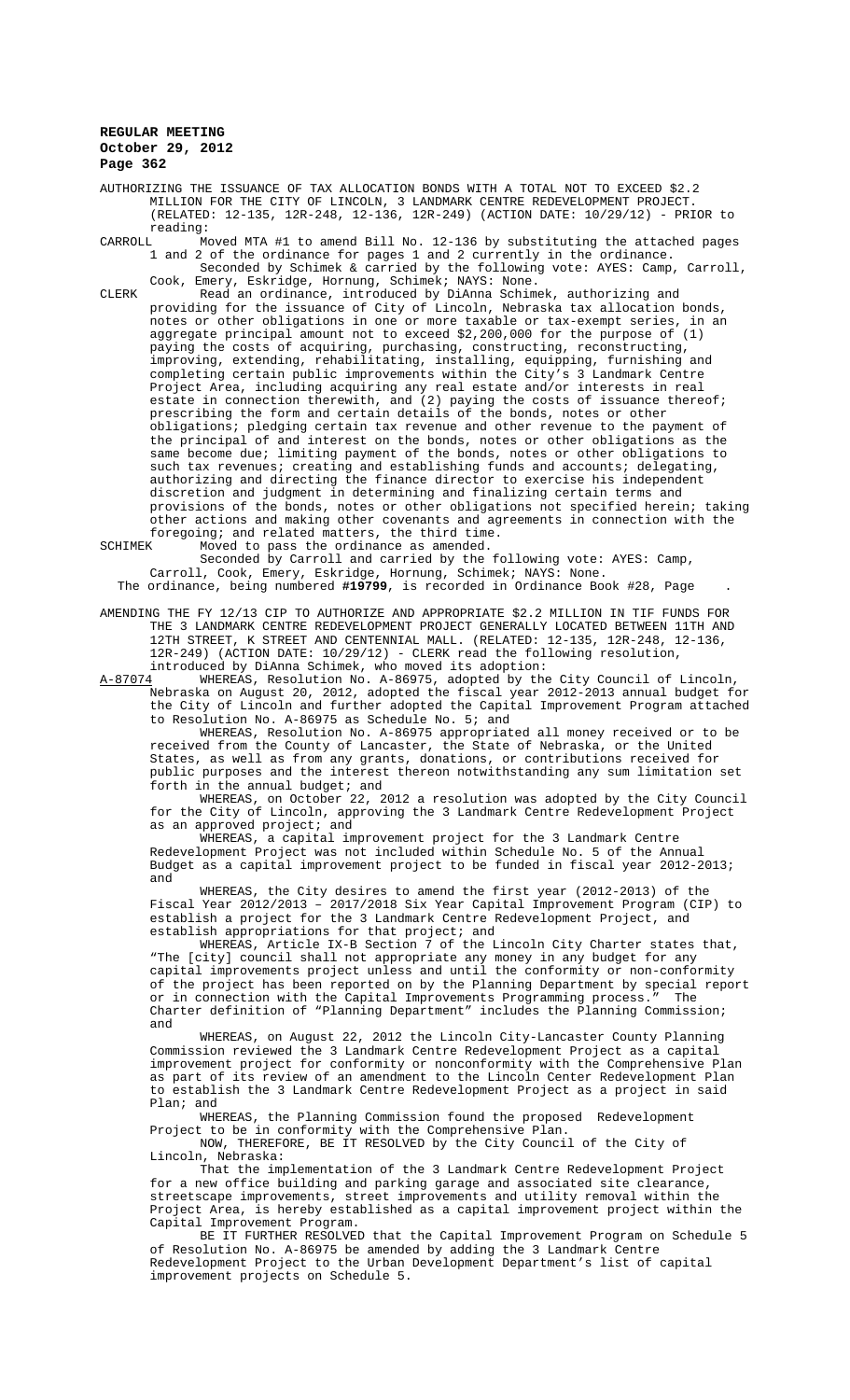BE IT FURTHER RESOLVED that the City Council hereby appropriates and directs the Finance Director to make the necessary adjustments to the annual budget to designate \$2.2 million from Tax Increment Financing for this 3 Landmark Centre Redevelopment Project.

Introduced by DiAnna Schimek Seconded by Carroll and carried by the following vote: AYES: Camp, Carroll, Cook, Emery, Eskridge, Hornung, Schimek; NAYS: None.

### **ORDINANCES - 1ST READING & RELATED RESOLUTIONS (as required)**

- COMP. PLAN CONFORMANCE 12015 DECLARING TWO PARCELS OF PROPERTY CONSISTING OF APPROXIMATELY 1.52 ACRES GENERALLY LOCATED SOUTH OF LINE DRIVE BETWEEN NORTH 3RD STREET AND NORTH 7TH STREET AS SURPLUS PROPERTY - CLERK read the following ordinance, introduced by Jonathan Cook, declaring two City owned parcels of land totaling approximately 1.52 acres generally located south of Line Drive between North  $3^{\text{rd}}$  Street and North  $7^{\text{th}}$  Street as surplus and authorizing the conveyance thereof to the West Haymarket Joint Public Agency, the first time.
- AMENDING SECTION 2.76.155 OF THE LINCOLN MUNICIPAL CODE RELATING TO LONGEVITY PAY TO DELETE LONGEVITY PAY PAID TO EMPLOYEES IN PAY RANGES PREFIXED BY "E" WHO REACH FIVE YEARS OF SERVICE AFTER AUGUST 15, 2012 - CLERK read an ordinance, introduced by Jonathan Cook, amending Section 2.76.155 of the Lincoln Municipal Code relating to longevity pay to delete longevity pay paid to employees in pay ranges prefixed by "E" who reach five years of service after August 15, 2012; and repealing Section 2.76.155 of the Lincoln Municipal Code as hitherto existing, the first time.
- AMENDING SECTION 2.76.380 OF THE LINCOLN MUNICIPAL CODE RELATING TO SICK LEAVE WITH PAY TO ADD LANGUAGE TO CLARIFY THE PAYOUT PROVISIONS UPON RETIREMENT, DEATH, OR REDUCTION IN FORCE FOR EMPLOYEES IN PAY RANGES PREFIXED BY "A" AND "C" AND TO ADD LANGUAGE RELATING TO SICK LEAVE PAYOUT UPON RESIGNATION FOR UNREPRESENTED EMPLOYEES IN PAY RANGES PREFIXED BY "E." - CLERK read an ordinance, introduced by Jonathan Cook, amending Section 2.76.380 of the Lincoln Municipal Code relating to Sick Leave with Pay to add language to clarify the payout provisions upon retirement, death, or reduction in force for employees in pay ranges prefixed by "A" and "C", and to add language relating to sick leave payout upon resignation for unrepresented employees in pay ranges prefixed by "E"; and repealing Section 2.76.380 of the Lincoln Municipal Code as hitherto existing. the first time.
- AMENDING CHAPTER 3.24 OF THE LINCOLN MUNICIPAL CODE RELATING TO OCCUPATION TAXES BY AMENDING §3.24.080 TO ELIMINATE THE APPLICATION OF THE TELECOMMUNICATION OCCUPATION TAX TO TELECOMMUNICATION EQUIPMENT AND CERTAIN TELECOMMUNICATION SERVICES; AND, TO CLARIFY THAT THE TELECOMMUNICATION OCCUPATION TAX CONTINUES TO APPLY TO PRIVATE COMMUNICATION SERVICES; AMENDING §3.24.100 TO REQUIRE COMPANIES TO REPORT TELECOMMUNICATION SERVICES REVENUES BY CATEGORIES; AND, AMENDING §3.24.150 TO REMOVE THE REFERENCES TO THE FINANCE DEPARTMENT PROVIDING WRITTEN INTERPRETATIONS OF THE APPLICABILITY OF THE TELECOMMUNICATION OCCUPATION TAX - CLERK read an ordinance, introduced by Jonathan Cook, amending Chapter 3.24 of the Lincoln Municipal Code relating to occupation taxes by amending Section 3.24.080 to eliminate the application of the telecommunication occupation tax to telecommunication equipment and certain telecommunication services, and to clarify that the telecommunication occupation tax continues to apply to private communication services; amending Section 3.24.100 to require companies to report telecommunication services revenues by categories; amending Section 3.24.150 to remove the references to the Finance Department providing written interpretations of the applicability of the telecommunication occupation tax; and repealing Sections 3.24.080, 3,24.100, and 3.24.150 of the Lincoln Municipal Code as hitherto existing, the first time.

## RESOLUTIONS - 1<sup>st</sup> READING - ADVANCE NOTICE

- APPROVING AN AGREEMENT BETWEEN THE CITY OF LINCOLN, LANCASTER COUNTY AND BRYAN MEDICAL CENTER TO PROVIDE LAB SERVICES TO EMPLOYEES FOR A FOUR YEAR TERM OF NOVEMBER 1, 2012 THROUGH OCTOBER 31, 2016.
- APPROVING AN AMENDMENT TO AGREEMENT FOR COMPUTER EQUIPMENT, PERIPHERALS, AND RELATED SERVICES, WSCA/NASPO MASTER PRICE AGREEMENT NUMBER B27164 BETWEEN THE CITY OF LINCOLN, LANCASTER COUNTY, LINCOLN-LANCASTER COUNTY PUBLIC BUILDING COMMISSION AND HEWLETT PACKARD COMPANY TO EXTEND THE TERM FOR AN ADDITIONAL TWO-YEAR TERM FROM SEPTEMBER 1, 2012 THROUGH AUGUST 31, 2014.
- APPROVING AN AMENDMENT TO AGREEMENT FOR COMPUTER EQUIPMENT, PERIPHERALS, AND RELATED SERVICES, WSCA/NASPO MASTER PRICE AGREEMENT NUMBER B27160 BETWEEN THE CITY OF LINCOLN, LANCASTER COUNTY, LINCOLN-LANCASTER COUNTY PUBLIC BUILDING COMMISSION AND DELL MARKETING, L.P. TO EXTEND THE TERM FOR AN ADDITIONAL TWO-YEAR TERM FROM SEPTEMBER 1, 2012 THROUGH AUGUST 31, 2014.